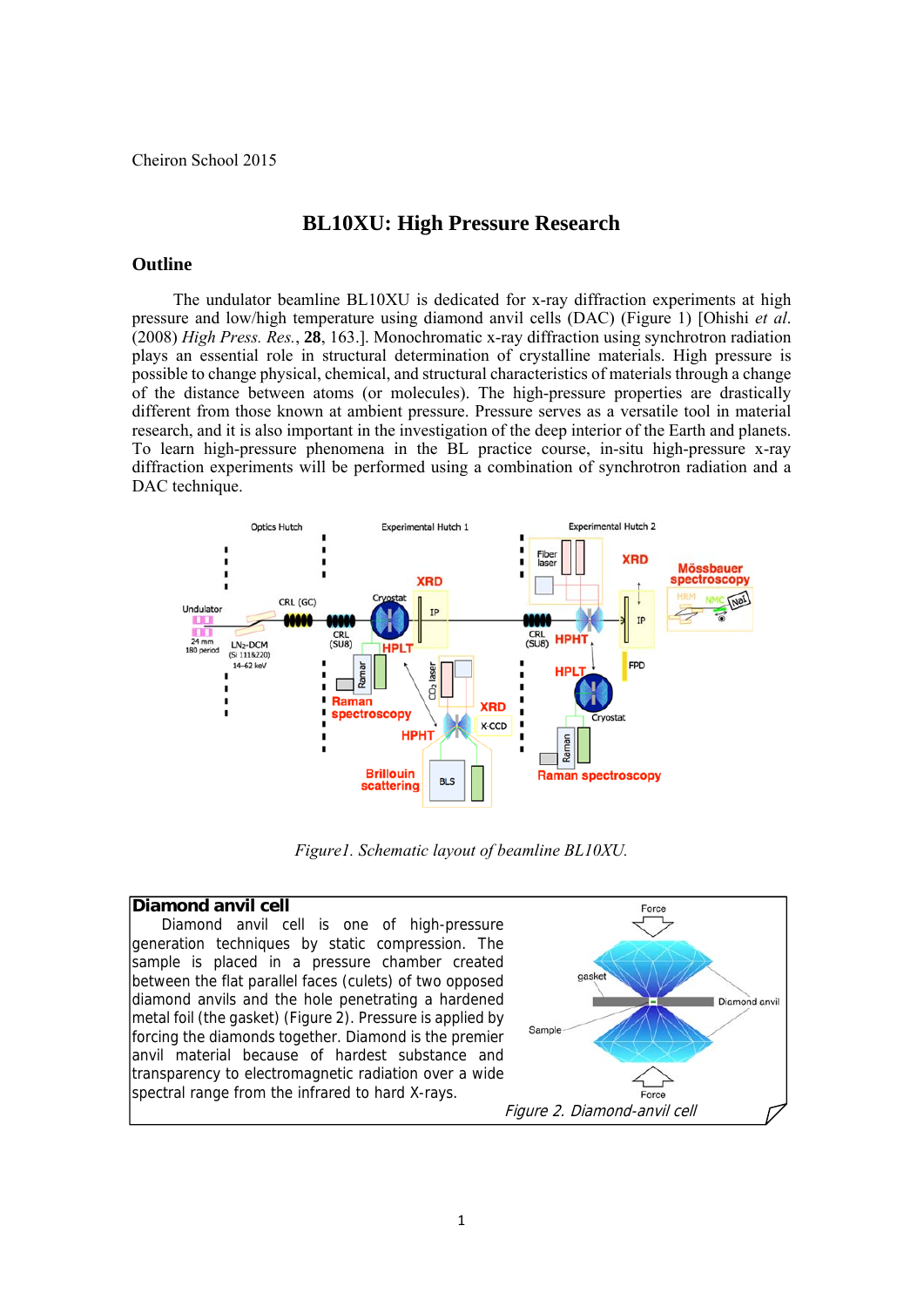#### **Energy calibration**

Precise x-rays energy is essential to determine lattice parameters or crystal structures of materials in monochromatic x-ray diffraction measurement. The x-rays energy/wavelength can be obtained using a diffraction standard material with well-established lattice parameter, such as cerium oxide (celia,  $CeO<sub>2</sub>$ ), as the x-ray wavelength is linked to crystal lattice spacing by Bragg's law. In this practice, the energy of the incident monochromatic x-ray beam is tuned to 30 keV (0.4133 Å). Also, the precise sample-to-detector distance is required in monochromatic x-ray diffraction measurement because of eliminating the uncertainty of the distance for the error in the *d*-spacing.

For calibration, two-film cassette method is used by recording a diffraction pattern on a flat detector and giving a second pattern after the detector moves parallel to the incident x-ray beam by an accurately known distance  $\Delta L$ . The diffraction angle  $\theta$  is then given by the relation

$$
\tan 2\theta = \frac{R_1}{L} = \frac{R_2 - R_1}{\Delta L}
$$

$$
L = \frac{R1}{R2 - R1} \Delta L
$$

, where  $R_1$  and  $R_2$  are the diffraction ring radius for the sample-to-camera distances  $L$  and  $L + \Delta L$ , respectively.



*Figure3. Schematic image of camera length calibration.* 

# – **Practice –**

- 1. Observe a crystallization of liquid Argon, and confirm the solid phase structure at high pressure with using DAC.
- 2. Obtain the parameters of Equation of State (EOS) for solid dense Argon from in-situ X-ray diffraction data.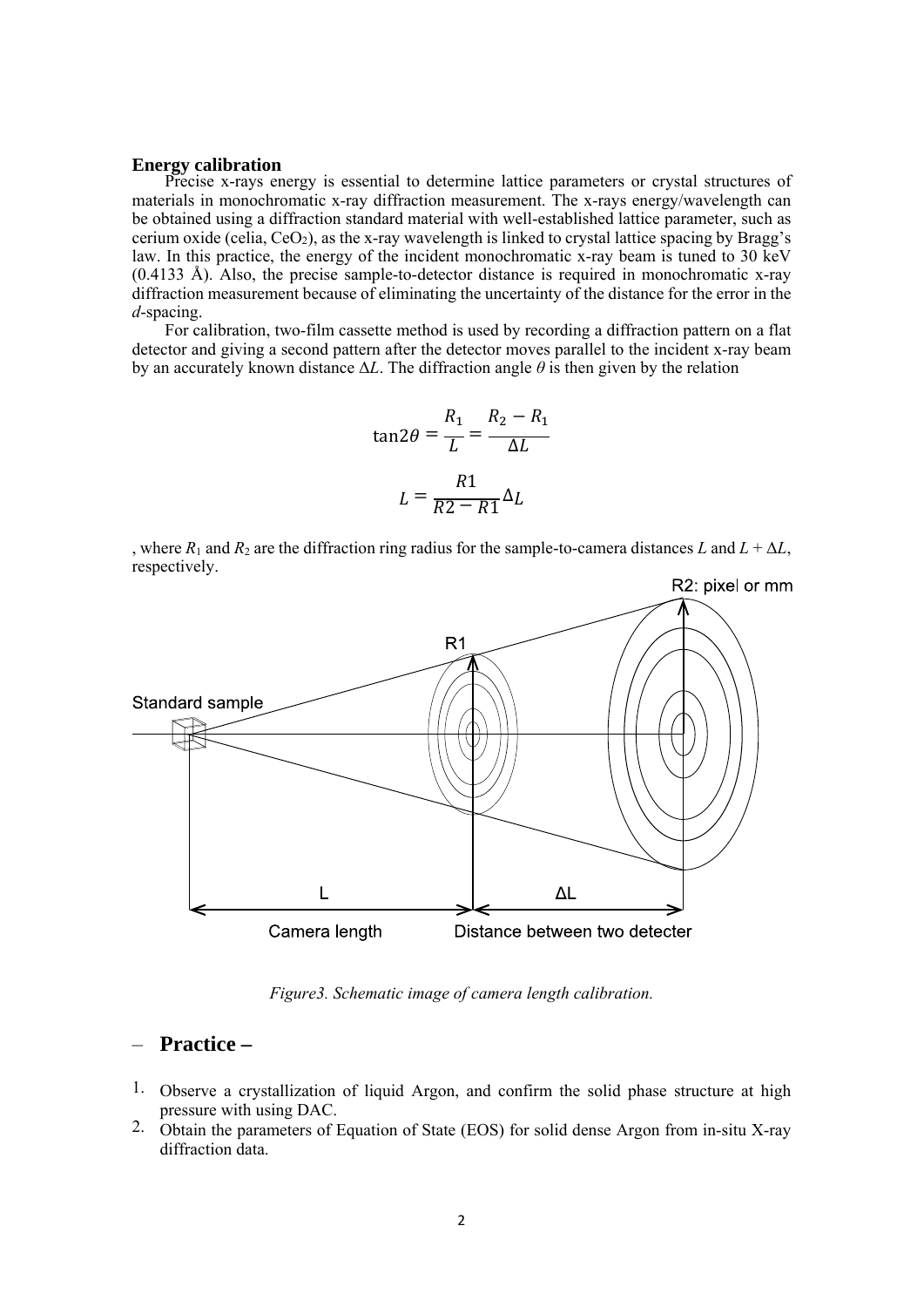# **1) Why Argon?**

# **General introduction**

 Here, we focus on the high pressure behavior of dense Argon (Ar). There are a lot of experimental and theoretical studies to investigate the liquid and solid Ar density and thermal properties at high pressure with following reasons. (1) Ar is the rare-gas, and the abundance of Ar is the 3th-highest in the dry air. We can get Ar at a reasonable price, (2) its chemically inert behavior, (3) its molecular simplicity, such as monoatomic, nonpolar, and closed-shell electronic configuration. Therefore, Ar is commonly used as a reference material to calibrate and check the consistency of the new measurement system or calculation method.

## **Phase relations of Ar at high pressure**

 The melting curve of Ar was determined up to 80 GPa with DAC [Boehler *et al*. (2001) *Phys. Rev. Lett.,* **86**, 5731.]. The phase relation of Ar was shown in Figure 3. In previous experimental study, no structural transition was observed, and fcc Ar is stable over Mbar pressure condition at low to high temperature. McMahan (1986) [*Phys. Rev. B.,* **33**, 8.] predicted the structural transition and metallization at high pressure at 0 K with first principle calculation. He indicated that fcc to hcp transition is occurred at 230 GPa. Ar would be metallized in the hcp stable range. Hcp phase is stable up to 970 GPa, and undergoes a phase transition to bcc. Finally at 2200 GPa, high pressure fcc phase would be observed. Today, we try to check the pressure of liquid to solid transition. Finger et al. (1981) [*Appl. Phys. Lett.*, **39**, 892.] and Datchi et al. (2000) [*Phys. Rev. B.* **61**, 6535.] revealed the transition pressure is 1.15-1.3 GPa. Is it true in your experiment?



*Figure 4. Melting curve of Ar at high pressure* [*Boehler et al.* (2001) *Phys. Rev. Lett., 86, 5731*.]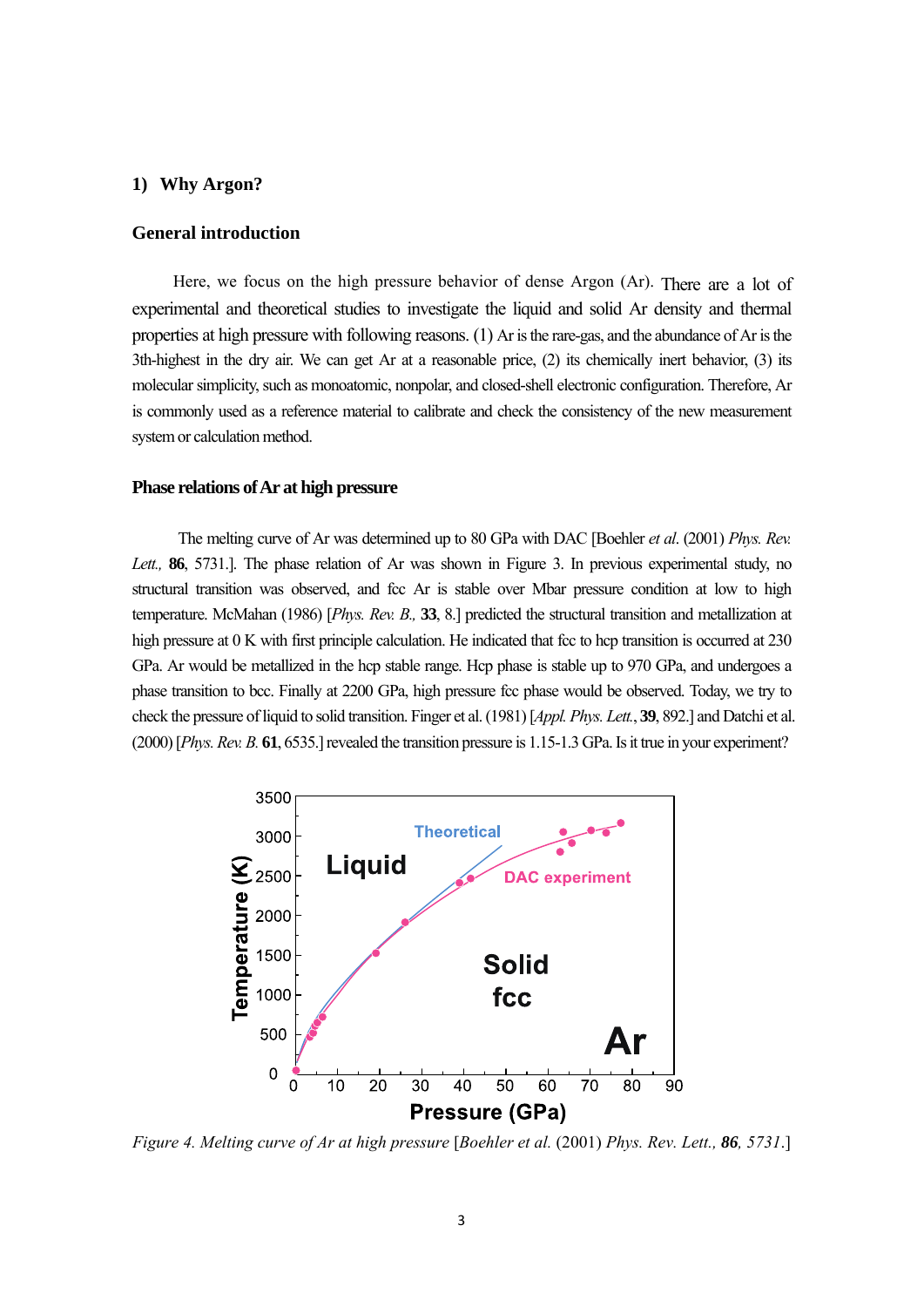## **Implication for the Earth's interior~Missing Ar problem**

Allegre et al. (1996) [*Geo. Res. Lett.*, **12**, 24, 3555.] suggested that almost half of <sup>40</sup>Ar in the whole Earth are missing, and these missing <sup>40</sup>Ar would be hidden in the Earth's lower mantle. <sup>40</sup>Ar in the present Earth was produced by radioactive delay of <sup>40</sup>K. We can calculate the amount of Ar as 1.16 times of present K. K content in the bulk Earth was assumed as 1.16 times of present <sup>40</sup>K. The present K content could be estimated from K/U ration (12700) by weight from primitive mantle composition predicted from Mid-ocean ridge basalt and ocean-island basalt. Sold Earth have 20-22.5 ppm U from meteorite composition, therefore, K abundance can be judged to be 250-285 ppm in the bulk Earth. From this consideration, <sup>40</sup>Ar has been produced 140-150 $\times$ 10<sup>18</sup> g. <sup>40</sup>Ar are 66 $\times$ 10<sup>18</sup> g in the air, and about 9-12 $\times$ 10<sup>18</sup> g and 7.3-9.3 $\times$ 10<sup>18</sup> g in each continental crust and upper mantle (Figure 5). Therefore,  $60-80\times10^{18}$  g are hidden by the reservoir in the deep Earth's interior, lower mantle or metallic core. Ar is well known that liquid iron (Earth's core) rarely react with Ar.



*Figure 5. Hidden Ar in the lower mantle* [*Allegre et al.* (1996) *Geo. Res. Lett., 12, 24, 3555*.]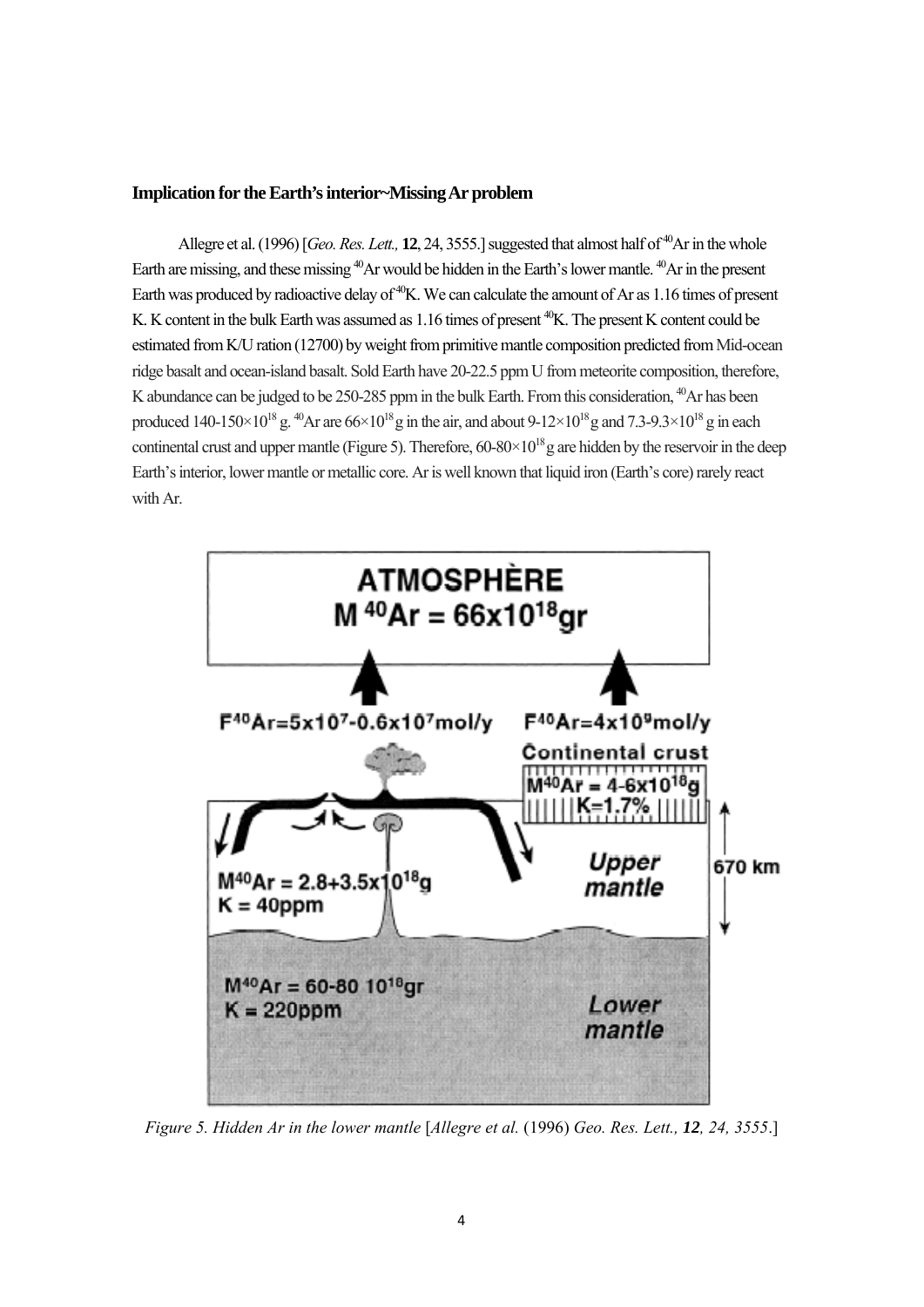Jephcoat (1998) [*Nature.* **393,** 355.] suggested that solid pure Ar in the Earth's lower mantle from their determined melting curve of noble gases and compressibility. They found solid-liquid transition is occurred at around 25 GPa (720 km depth, lower mantle) on the Geotherm. Their scenario is that Ar has been produced from K in both lower mantle and the core. Ar is solidified at lower mantle and liquid outer core. Ar is enough denser than the surrounding mantle to sink to the bottom of the mantle (Figre 6). On the other hands, solid Ar float from surrounding liquid core to top of the core. Ar will have been "confined" at the core mantle boundary over 4 billion years.



*Figure 6. Hidden Ar in the lower mantle* [*Jephcoat (1998)* [*Nature. 393, 355*.]

# **2) Sample preparation**

In general experiments with DAC technique, samples are set up in a chamber created between the culets of two opposed diamond anvils and the gasket hole. The gasket in anvil devices serves three critical functions: (1) encapsulating the sample, (2) building a gradient from ambient to the peak pressure, and (3) supporting the tip of anvils. Gasket material, hole size of sample chamber, and thickness are critical for generating high pressure.

What about is the gasket condition in this practice? Let's ask to the staff!!: Material: Initial gasket thickness: Initial gasket hole size:

The pressure limit is depend on the culet size of diamond anvil as following;

$$
Pressure = \frac{Force}{Area}
$$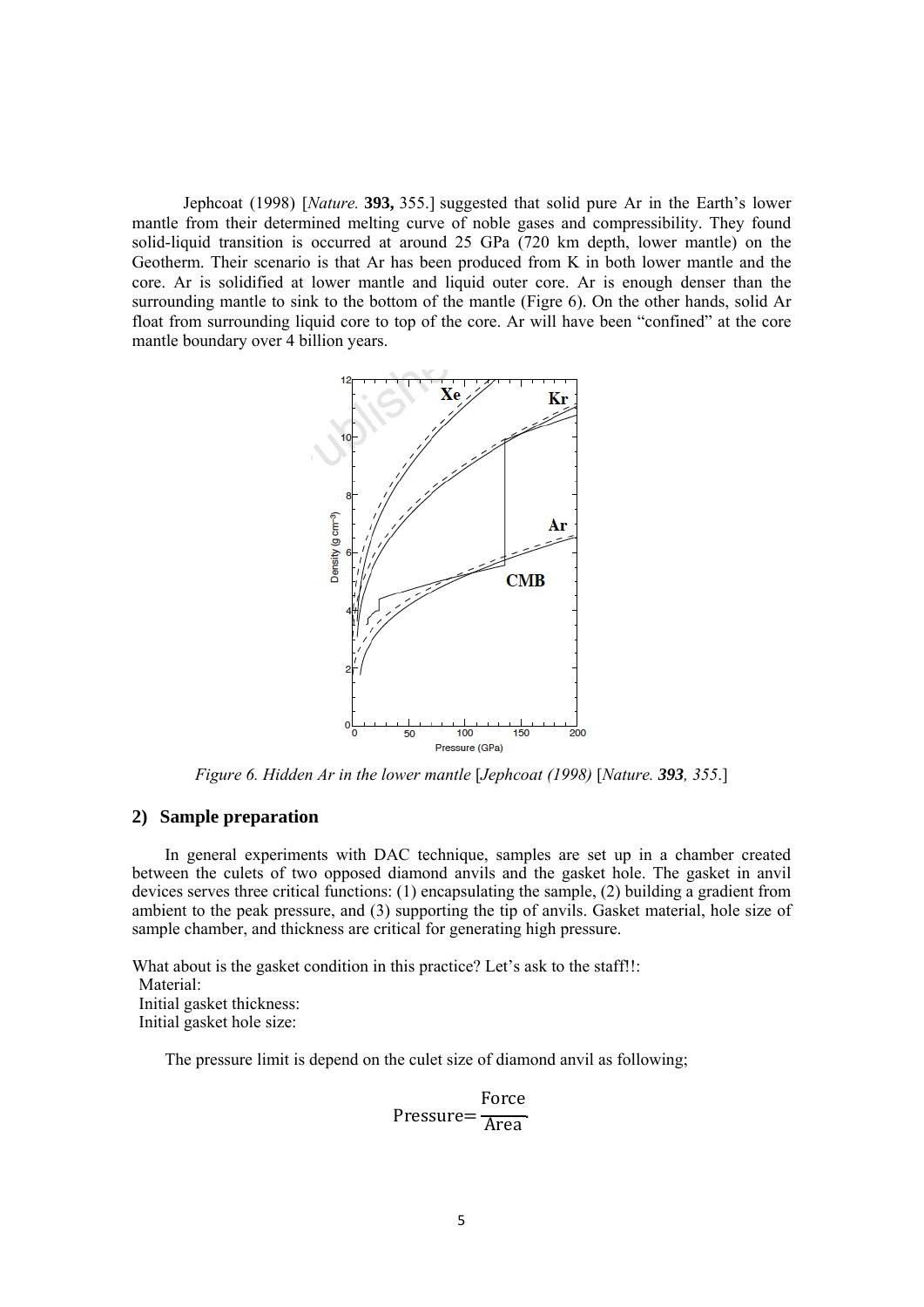Pressure limitation vs. culet size relations are shown in Table 1.

| Table 1.                 |                     |  |
|--------------------------|---------------------|--|
| Culet size               | Pressure limitation |  |
| $600 \,\mathrm{\upmu m}$ | $<$ 20 GPa          |  |
| $450 \,\mathrm{\upmu m}$ | 40-50 GPa           |  |
| $300 \mu m$              | 70-80 GPa           |  |
| $150 \,\mathrm{\upmu m}$ | $\sim$ 140 GPa      |  |
| <b>Smaller</b>           | $>300$ GPa!         |  |
|                          |                     |  |

 Today, high pressure condition is generated with a gas-membrane DAC. Ar gas was loaded in a chamber hole drilled in a Re foil using a high-pressure gas-loading technique at 200 MPa, together with tiny ruby chips for a pressure marker. Generally, we load samples together with some soft pressure medium to distribute hydrostatic pressure condition, such as NaCl, KCl, gas, gel, or ethanol-methanol mixture.

However, in this case, we operate our high pressure experiment without pressure medium, because Ar itself is a good soft pressure medium.

# **3) XRD data collection at ambient and high pressures**

In-situ high-pressure XRD measurements are carried out with the following steps:

(1) At first, take XRD pattern at current pressure,

(2) Compress DAC to the interest pressure carefully, and determine pressure with ruby scale,

(3) Collect of XRD images with the imaging plate detector at each pressure with increasing pressure.

 $(4)$  Check the pressure of liquid-solid pressure transition, and confirm the structure of solid Ar.

(5) Obtain XRD images at pressure intervals up to about 40 GPa.

#### **4) High-pressure generation and pressure measurement**

In a gas-membrane DAC, pressure is generated online, smoothly, and remotely through controlling the gas pressure in a membrane.

Pressure in the DAC is determined by ruby pressure scale [Mao *et al.* (1978) *J. Appl. Phys*. **49**, 3276.]. The ruby scale, which has been calibrated against primary shock-wave experiments on several metals, is commonly used for DACs: the pressure-shift of ruby fluorescence wavelength can be easily probed with a laser beam through the diamond window. Determine the pressure with empirical quasi-linear relationship: *P* (GPa) =  $1904[(\lambda/\lambda_0)^B - 1]$  / *B*, where *B* = 5 for non-hydrostatic conditions, for the correlation of the measured wavelength shift  $\lambda$  (in nm) of the *R*1 line with applied pressure.

# **5) Data analysis and peak indexing**

The basic principle of the X-ray diffraction is the Bragg's law:  $\lambda = 2d\sin\theta$ , where  $\lambda$  is the wavelength of the X-ray,  $d$  the lattice spacing,  $\theta$  the angle of the incident beam and the diffracting lattice plane. The diffraction peaks are observed when the *d*-spacing satisfied the Bragg's law.

First, convert the X-ray image to conventional one-dimensional X-ray pattern with the software. Next, calculate  $d$ -spacing for each peak from  $2\theta$  value using the Bragg's law. Then,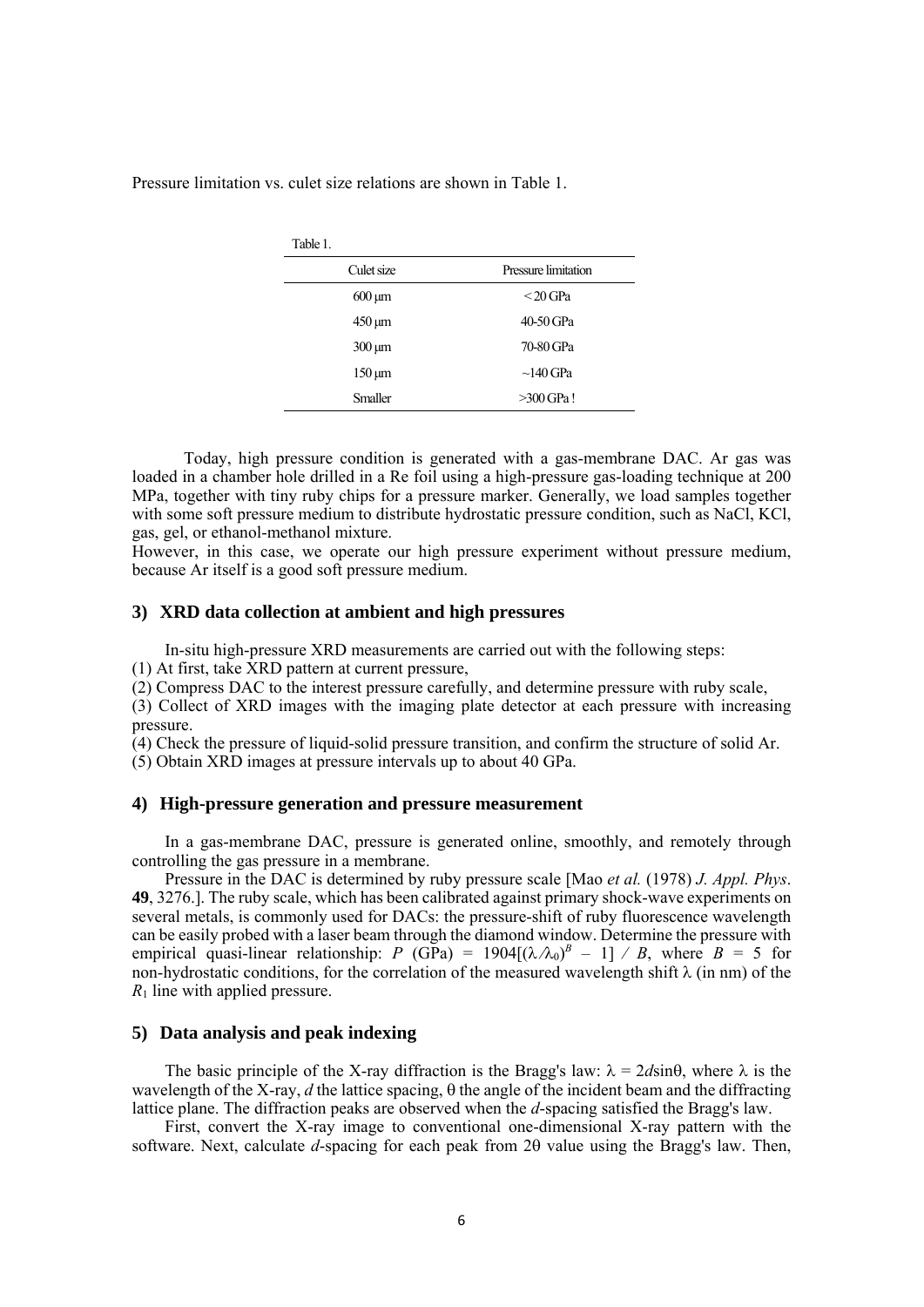perform peak indexing. Finally, refine the unit-cell parameter and volume.

Note that Ar has face-centered cubic (fcc) structure with space group of *Fm*3*m*. From equation of state, the lattice parameter of Ar is 5.3166 Å at ambient condition [Jephcoat (1998) *Nature*. **393**, 355.].



*Figure 5. Crystal structure of sold fcc Ar.* 

## **5) Determination of the EOS parameters**

An EOS is the relationships among the thermodynamic parameters volume, pressure, or temperature. The EOS is useful to describe the properties of solid, fluid, and even the interior of planets and stars. In this practice, obtain the EOS parameters of zero-pressure bulk modulus and its pressure derivative for a sold Ar phase from pressure-volume data at room temperature. Plot the *P*-*V* data, and then fit the EOS with the Birch-Murnaghan equation.

Note that the Birch-Murnaghan equation of state is based on the Eulerian strain [Birch (1952) *J. Geophys. Res*. **57**, 227.] and is widely used for mineralogists:

 $P = 3K_{\text{T0}}/2 \left[ (V_0/V)^{7/3} - (V_0/V)^{7/3} \right] \{1 - 3/4(4 - K \cdot \text{t}) \left[ (V_0/V)^{2/3} - 1 \right] \}$ 

, where *P* is pressure,  $K_T$  zero-pressure bulk modulus,  $K_T$  its pressure derivative, *V* the volume at *P*, and the subscript "0" refers to ambient pressure conditions.

#### **6) Comparison with other materials**

Compare the EOS parameters of Ar with other materials and rare-gas solids. The parameters for ionic, covalent, and metal crystals are given in table.

| Material<br>$K_0$ (GPa)<br>Ref.<br>$K_0$<br>444.5<br>3.98<br>Diamond<br>$[1]$<br>6.31<br>Na<br>3.886<br>$[2]$<br>Si<br>97.9<br>$[3]$<br>4.16<br>4.54<br>73<br>$[4]$<br>Al<br>167<br>5.46<br>$[5]$<br>Au<br>5.08<br>[4]<br>Pt<br>277 | $10010 - 100$ |  |  |
|-------------------------------------------------------------------------------------------------------------------------------------------------------------------------------------------------------------------------------------|---------------|--|--|
|                                                                                                                                                                                                                                     |               |  |  |
|                                                                                                                                                                                                                                     |               |  |  |
|                                                                                                                                                                                                                                     |               |  |  |
|                                                                                                                                                                                                                                     |               |  |  |
|                                                                                                                                                                                                                                     |               |  |  |
|                                                                                                                                                                                                                                     |               |  |  |
|                                                                                                                                                                                                                                     |               |  |  |